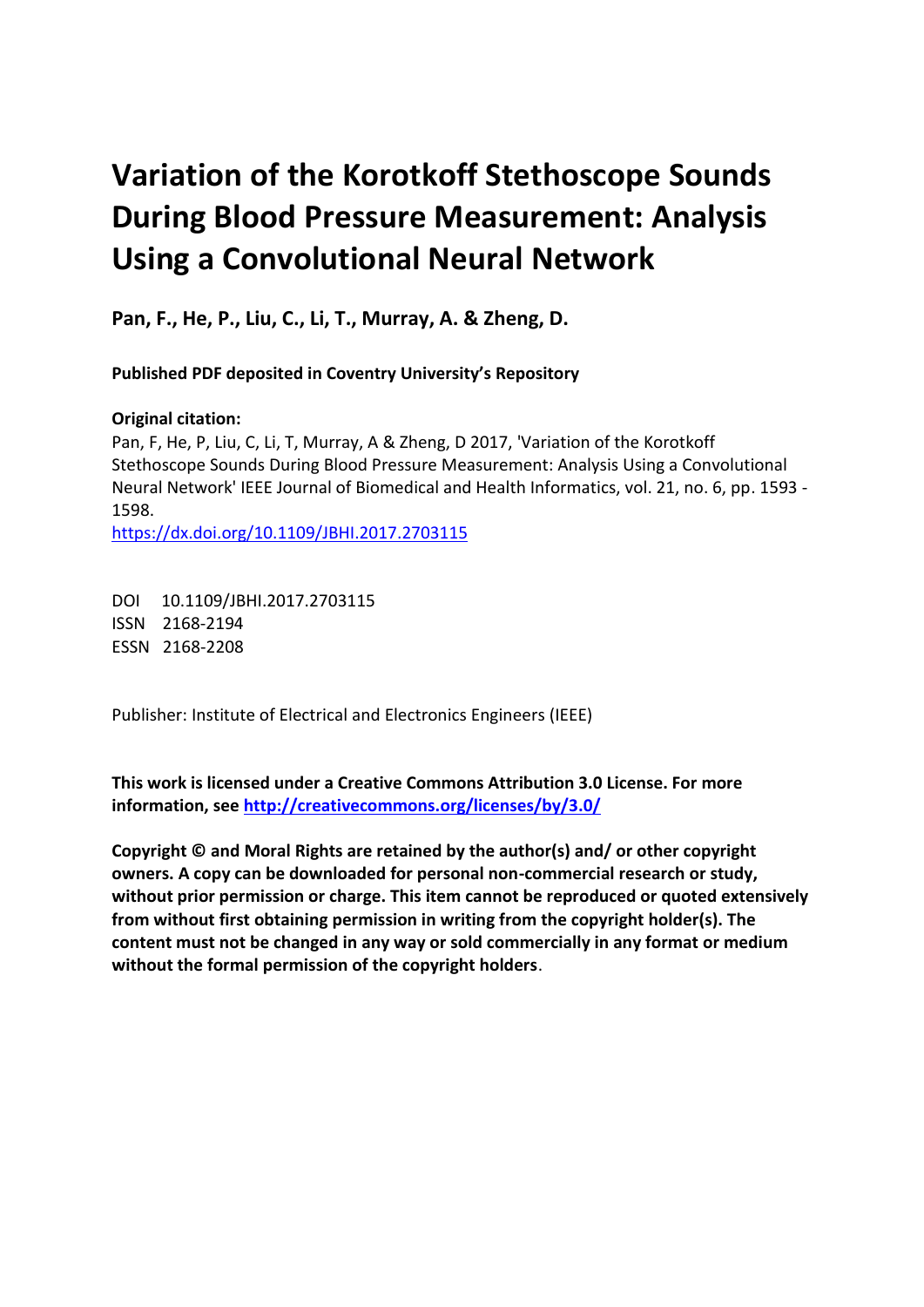# Variation of the Korotkoff Stethoscope Sounds During Blood Pressure Measurement: Analysis Using a Convolutional Neural Network

Fan Pan <sup>®</sup>[,](https://orcid.org/0000-0001-9119-7387) Peiyu He, Chengyu Liu, Taiyong Li, Alan Murray, and Dingchang Zheng<sup>®</sup>

*Abstract***—Korotkoff sounds are known to change their characteristics during blood pressure (BP) measurement, resulting in some uncertainties for systolic and diastolic pressure (SBP and DBP) determinations. The aim of this study was to assess the variation of Korotkoff sounds during BP measurement by examining all stethoscope sounds associated with each heartbeat from above systole to below diastole during linear cuff deflation. Three repeat BP measurements were taken from 140 healthy subjects (age 21 to 73 years; 62 female and 78 male) by a trained observer, giving 420 measurements. During the BP measurements, the cuff pressure and stethoscope signals were simultaneously recorded digitally to a computer for subsequent analysis. Heartbeats were identified from the oscillometric cuff pressure pulses. The presence of each beat was used to create a time window (1 s, 2000 samples) centered on the oscillometric pulse peak for extracting beat-by-beat stethoscope sounds. A time-frequency two-dimensional matrix was obtained for the stethoscope sounds associated with each beat, and all beats between the manually determined SBPs and DBPs were labeled as "Korotkoff." A convolutional neural network was then used to analyze consistency in sound patterns that were associated with Korotkoff sounds. A 10 fold cross-validation strategy was applied to the stethoscope sounds from all 140 subjects, with the data from ten groups of 14 subjects being analyzed separately, allowing consistency to be evaluated between groups. Next, withinsubject variation of the Korotkoff sounds analyzed from the** 

Manuscript received February 22, 2017; revised April 12, 2017; accepted May 4, 2017. Date of publication June 1, 2017; date of current version November 3, 2017. This work was supported in part by the Engineering and Physical Sciences Research Council (EPSRC) Healthcare Partnership Award under Grant EP/I027270/1, and in part by the EP-SRC standard grant under Grant EP/F012764/1. *(Corresponding Author: Dingchang Zheng.)* 

F. Pan is with the College of Electronic Engineering, Chengdu University of Information Technology, Chengdu 610225, China, and also with the College of Electronics and Information Engineering, Sichuan University, Chengdu 610000, China (e-mail: popfan229@gmail.com).

P. He is with the College of Electronics and Information Engineering, Sichuan University, Chengdu 610000, China (e-mail: hepeiyu@ scu.edu.cn).

C. Liu is with the School of Control Science and Engineering, Shandong University, Jinan 250061, China (e-mail: bestlcy@sdu.edu.cn).

T. Li is with the School of Economic Information Engineering, Southwestern University of Finance and Economics, Chengdu 610091, China (e-mail: litaiyong@gmail.com).

A. Murray is with the School of Electrical and Electronic Engineering, and Faculty of Medical Sciences, Newcastle University, Newcastle upon Tyne NE7 7DN, U.K. (e-mail: alan.murray@newcastle.ac.uk).

D. Zheng is with the Faculty of Medical Science, Health and Well Being Academy, Anglia Ruskin University, Chelmsford CM1 1SQ, U.K. (e-mail: dingchang.zheng@anglia.ac.uk).

Digital Object Identifier 10.1109/JBHI.2017.2703115

**three repeats was quantified, separately for each stethoscope sound beat. There was consistency between folds with no significant differences between groups of 14 subjects (***P* **= 0.09 to** *P* **= 0.62). Our results showed that 80.7% beats at SBP and 69.5% at DBP were analyzed as Korotkoff sounds, with significant differences between adjacent beats at systole (13.1%,** *P* **= 0.001) and diastole (17.4%,** *P <* **0.001). Results reached stability for SBP (97.8%, at sixth beat below SBP) and DBP (98.1%, at sixth beat above DBP) with no significant differences between adjacent beats (SBP** *P* **= 0.74; DBP** *P* **= 0.88). There were no significant differences at highcuff pressures, but at low pressures close to diastole there was a small difference (3.3%,** *P* **= 0.02). In addition, greater within subject variability was observed at SBP (21.4%) and DBP (28.9%), with a significant difference between both (***P <* **0.02). In conclusion, this study has demonstrated that Korotkoff sounds can be consistently identified during the period below SBP and above DBP, but that at systole and diastole there can be substantial variations that are associated with high variation in the three repeat measurements in each subject.** 

*Index Terms***—Blood pressure, convolutional neural network, Korotkoff sound.** 

#### I. INTRODUCTION

**N**ON-INVASIVE blood pressure (BP) measurements are commonly used by professional healthcare providers and the general public at home. There are two main non-invasive BP measurement techniques: manual auscultatory and automatic oscillometric techniques. Manual auscultatory BP measurement has been in use for over one hundred years, and is currently the most accurate non-invasive BP measurement and is considered the gold standard clinical BP measurement [1]. Since manual auscultatory BP measurement requires professional training before the operator is competent to perform the measurement, automatic BP devices have been widely used because they are easy to operate and require less training [2].

Manual auscultatory is achieved by wrapping a nondistensible cuff around the arm, and placing a stethoscope over the brachial artery. The cuff is inflated by the operator until the cuff pressure is above the brachial artery pressure to block blood flow. Then the cuff pressure is released linearly and slowly (2–3 mmHg/s), and during cuff deflation a series of sounds associated with each heartbeat between systole and diastole can be heard, and they are named Korotkoff sounds. The first Korotkoff sound heard determines SBP. With further cuff pressure deflation, the

This work is licensed under a Creative Commons Attribution 3.0 License. For more information, see http://creativecommons.org/licenses/by/3.0/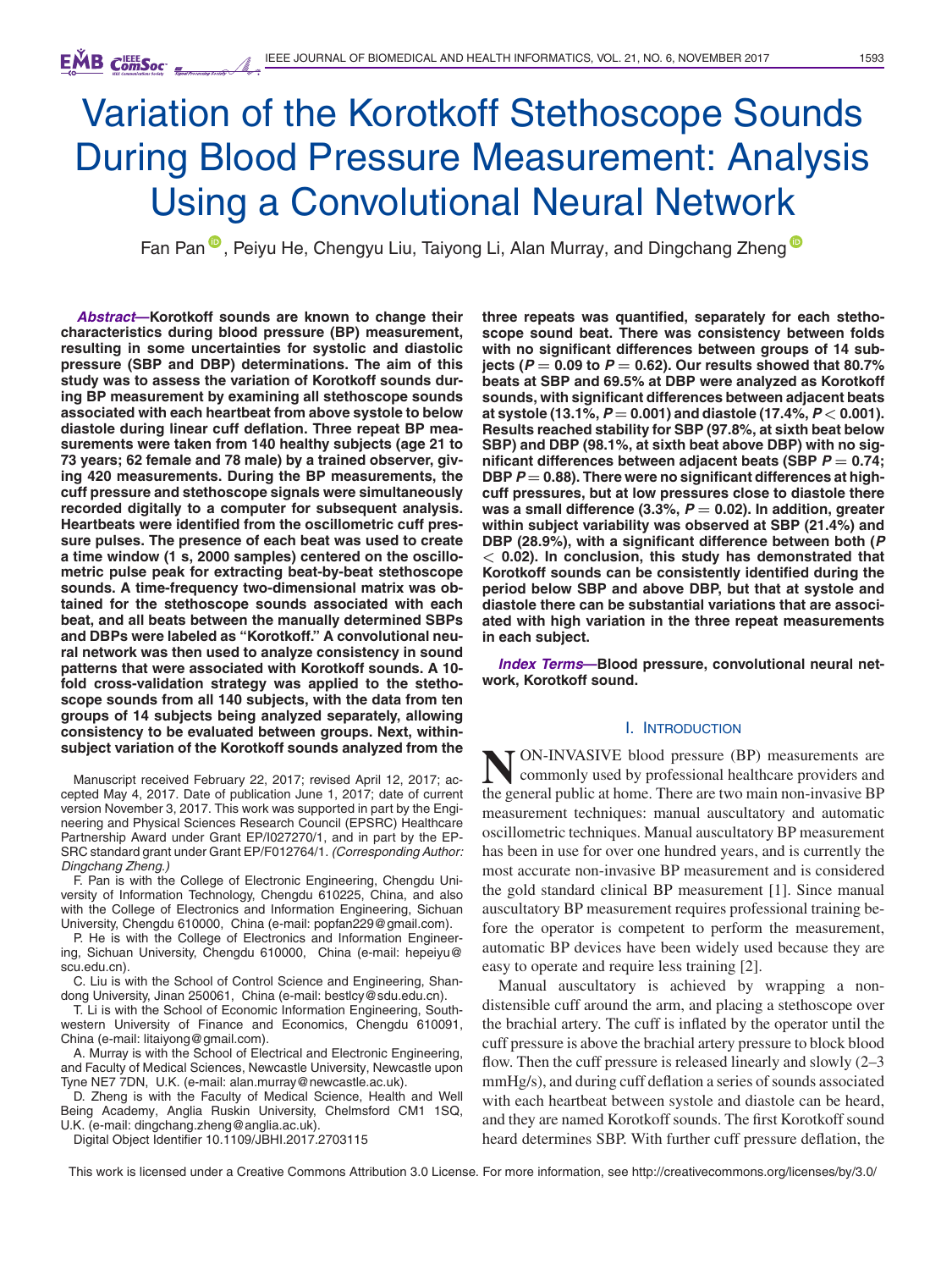artery opens and closes, causing more turbulent blood flow and further Korotkoff sounds to be heard. The last Korotkoff sound heard before complete disappearance of the sounds determines DBP, and is associated with smooth blood flow [3], [4]. The most important point for manual auscultatory measurement is that Korotkoff sounds need to be identified correctly. However, there are challenges for accurate identification, due to the changing of characteristics of Korotkoff sounds during BP measurement, between different measurements or between different subjects. These can cause uncertainties for SBP and DBP determination  $[5]-[7]$ .

Recently, deep learning techniques have been applied to various research fields with impressive outcomes, such as for computer vision, automatic speech recognition and natural language processing [8]–[10]. This raises the expectation that deep learning can be extended to medical fields. Unlike traditional machine learning, deep learning techniques have multiple layers of non-linear processing and do not rely on feature selection to obtain reliable results. They can automatically detect and generate multi-dimension features from raw data sources. Among them, convolutional neural network (CNN) has been regarded as an attractive deep learning architecture. CNN has been widely used as classifiers for image processing with good performance of binary or multi-class classification. Some researchers have demonstrated its effectiveness and verified that it can beat the traditional methods for the applications of brain image segmentation, ECG classification, and lung tissue characterization [11]–[13]. So, CNN has therefore the potential for identifying the characteristics change of Korotkoff sounds.

In this paper, a specific CNN structure was designed to identify the Korotkoff sound beats from stethoscope sound. Then the consistency in sound patterns that were associated with Korotkoff sounds, as well as the within-subject variation in the repeat measurements were analyzed by examining all stethoscope sounds associated with each heartbeat from above systole to below diastole during linear cuff deflation.

#### II. METHODS

## *A. Subjects*

One hundred and forty healthy subjects (62 female and 78 male) were enrolled in this study, aged from 21 to 73 years (42 *±* 12 years). All subjects gave their written informed consent to participate. None had any known cardiovascular disease. The study received ethical permission from the Newcastle & North Tyneside Research Ethics Committee. The investigation conformed with the principles in the Declaration of Helsinki. The detailed subject demographic information, including age, sex, height, weight and arm circumference, is summarized in Table I. All the analysis involved was performed on anonymised data.

## *B. BP Measurement*

Three repeat BP measurements were taken from each subject, with a four-minute interval between the repeat measurements, allowing recovery of cardiovascular hemodynamics. All BP measurements were performed in a quiet and

TABLE I GENERAL DATA INFORMATION FOR THE SUBJECTS STUDIED

| No. subjects           | 140 |     |      |           |
|------------------------|-----|-----|------|-----------|
| No. male               | 78  |     |      |           |
| No. female             | 62  |     |      |           |
|                        | Min | Max | Mean | <b>SD</b> |
| Age (years)            | 21  | 73  | 42   | 12        |
| Height (cm)            | 152 | 196 | 172  | 10        |
| Weight (kg)            | 39  | 108 | 74   | 13        |
| Arm circumference (cm) | 22  | 39  | 29   | 3         |

temperature-controlled clinical measurement room. Prior to the measurement, each subject was asked to rest on a chair for 5 minutes and to breathe gently during the whole measurement. The whole measurement procedure followed the guidelines recommended by the British Hypertension Society and American Heart Association [1], [14].

During each BP measurement, the cuff was firstly inflated and then deflated linearly at the recommended rate of 2–3 mmHg/s. Manual auscultatory SBP and DBP were determined from the appearance and disappearance of the Korotkoff sounds by a trained operator, using a clinically validated manual electronic sphygmomanometer (Accoson Greenlight 300; AC Cossor & Son (Surgical) Ltd, Harlow, UK) to display the pressure in the cuff. During cuff deflation, the cuff pressure was recorded by a pressure sensor connected to the cuff via a tube, and the stethoscope sounds were simultaneously recorded by a bespoke system that included a stethoscope end and a microphone. Then the signals were analogue-to-digital converted with a sampling rate of 2000 Hz and resolution of 16 bits. The final digital signals were stored in a computer for off-line analysis. A total of 420 stethoscope recordings (from 3 repeat measurements *×* 140 subjects) were obtained in this study.

### *C. Stethoscope Signal Processing*

The linearly deflating baseline cuff pressure was firstly removed to obtain the oscillometric pulses (OscP). All the peaks of OscP associated with heartbeats were detected and used as reference points to segment the stethoscope signal into second-by-second stethoscope sound frames (1s window with 2,000 sample points per frame, centered with the peak at each OscP). Fig. 1 illustrates an example for the stethoscope signal segmentation. The left arrow in the figure points to a segmented non-Korotkoff stethoscope sound frame and the other arrow points to a segmented Korotkoff stethoscope sound frame.

After the stethoscope signal was segmented, each frame was converted into matrix 'images' by Short Time Fourier Transformation (STFT) with 60 ms Hamming window (sampling rate  $= 2000$  Hz) and 87% overlap. As shown in Fig. 2, the x-axis represents time, y-axis is frequency, and the value of every pixel indicates the power at a particular time and frequency. The converted matrix image was  $116$  (time)  $\times$  60 (frequency) pixel points, so its resolution in time and frequency domain was about 9 ms and 17 Hz respectively.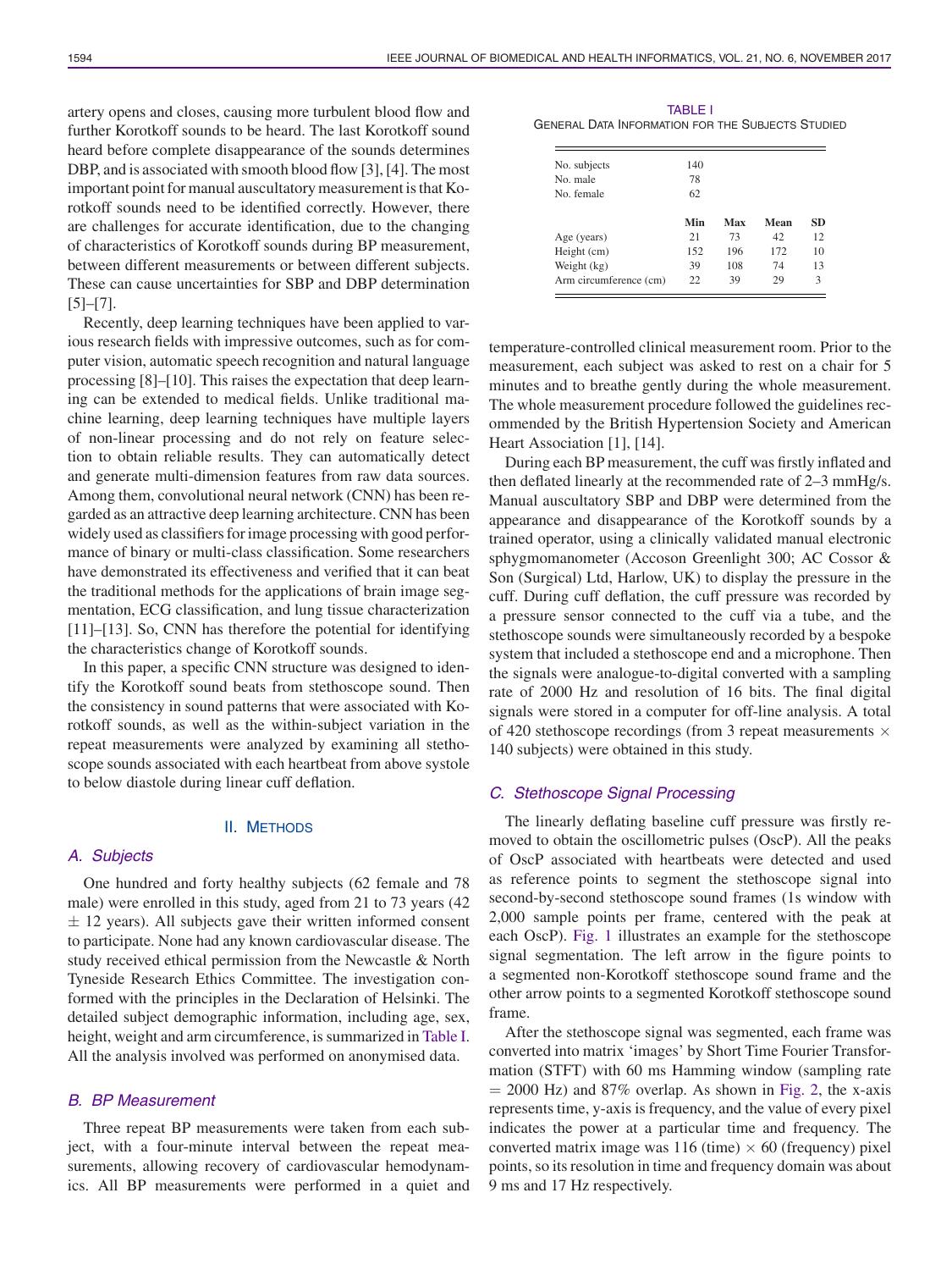

Fig. 1. Illustration of stethoscope signal segmentation. Peaks of oscillometric cuff pressure pulses (OscP) were detected for stethoscope signal segmentation. Stethoscope signal was segmented into secondby-second frames (2,000 sample points per frame, centered with the peak of OscP).



Fig. 2. Korotkoff (left) and non-Korotkoff (right) sound frames, and the converted time-frequency transformation images.

## *D. Manual Labeling of Korotkoff and Non-Korotkoff Sound Beats*

Each segmented stethoscope sound frame was manually labeled as 'Korotkoff' or 'non-Korotkoff' sound beats based on the reference manual auscultatory BP results, i.e., the frames corresponding with the stethoscope signal between the manually determined SBP and DBP were labeled as Korotkoff sound beats, and the frames above manual SBP or below DBP were labeled as non-Korotkoff sound beats.

## *E. Korotkoff Sound Beat Identification Using Convolutional Neural Network*

A deep learning based approach, convolutional neural network (CNN), was used to analyze consistency in sound patterns that were associated with Korotkoff sounds. CNN is a type of feed-forward artificial neural network in which the connectivity pattern between its neurons is inspired by the organization of

the visual cortex. Individual cortical neurons respond to stimuli in a restricted region of space known as the receptive field. The response of an individual neuron to stimuli within its receptive field can be approximated mathematically by a convolution operation.

Fig. 3 shows the CNN structure designed in this study, which was convolved by three layers. Each layer consisted of a convolutional and a pooling layer in succession. There were 32 kernels in the first and second convolutional layers and 64 kernels in the third convolutional layer. Each kernel was a neuron inside a layer. The convolutional layer  $k \times k$ , means that the input image (size of  $N \times M$ ) becomes (N-k + 1)  $\times$  (M-k + 1) after the convolutional operation. Since the kernel dimension usually has a small size, CNN exploits spatially local correlation by enforcing a local connectivity pattern between neurons of adjacent layers. The architecture thus ensures that the learnt "filters" produce the strongest response to a spatially local input pattern. Stacking many such layers leads to non-linear "filters" that become increasingly "global" (i.e., responsive to a larger region of pixel space). This allows the CNN network to first create good representations of small parts of the input, then assemble representations of larger areas from them. The pooling layer had a size of  $2 \times 2$ , which halved the size of the image after the convolutional operation.

In this study, the input of the network was a  $116 \times 60$  (N *×* M) image patch, the convolutional layer was 5 *×* 5 and the pooling layer was  $2 \times 2$ . After the first convolutional layer, the image became  $112 \times 56$  ((N-k + 1)  $\times$  (M-k + 1)), and then became  $56 \times 28$  after the first pooling layer. After the second convolutional layer, the image became  $52 \times 24$ , and  $26 \times 12$ after the second pooling layer. After the third convolutional layer, the image became  $22 \times 8$ , and  $11 \times 4$  after the third pooling layer. At last, there was a fully connected layer and a logistic regression classifier to provide the identification of Korotkoff or non-Korotkoff sound beats. A ReLU function was used as an activation function in this study to speed up the training process, which was shown as:  $f(x) = \max(x, 0)$  (where the input value *x* represents the output of the upper layer). The CNN process was performed using a computer with Windows Operating System with CPU Intel Xeon E5640 @ 2.66 GHz, GPU NVIDIA GTX 1060.

## *F. Variation of Stethoscope Sounds Analyzed by Convolutional Neural Network*

A 10-fold cross-validation strategy was applied to the stethoscope sounds from all 140 subjects, with the data from ten groups of 14 subjects being analysed separately, allowing consistency to be evaluated between groups. For all the 42 measurements within each group, the number (and percentage) of beats identified as Korotkoff sounds was obtained, separately for all beats from above SBP to below DBP during BP measurement. The variation of Korotkoff sounds during cuff deflation was investigated by comparing the percentages of beats analysed as Korotkoff sounds at SBP and DBP with the results from the other beats above and below SBP and DBP. The consistency between folds was also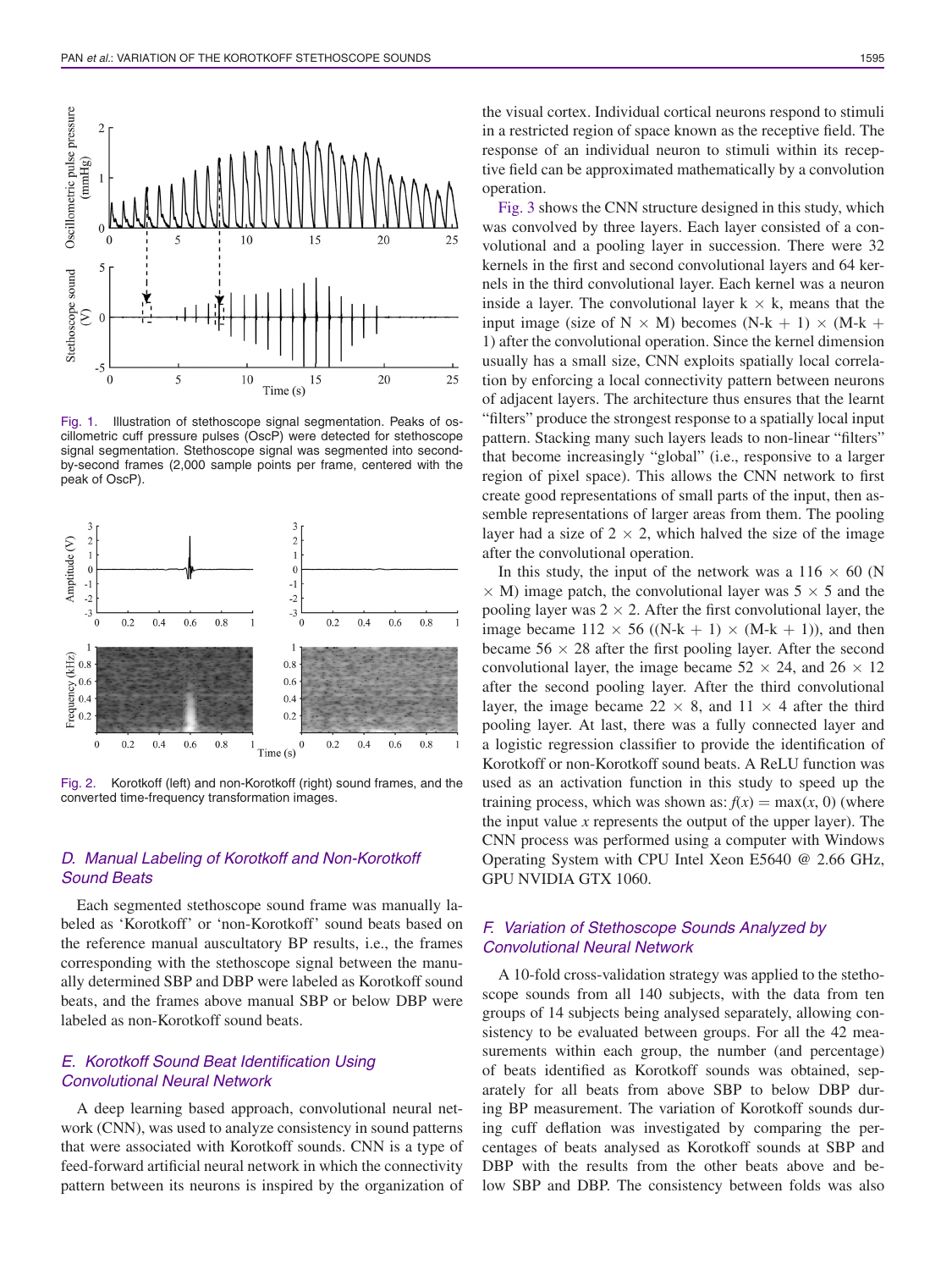

Fig. 3. Illustration of CNN structure with three layers of convolutional and pooling layers. A fully connected layer and a logistic regression classifier were used to predict if an input image belonged to a Korotkoff or non-Korotkoff sound beat.



Fig. 4. Mean percentage of beats analysed as Korotkoff for beats above SBP to beats below DBP. The 95% confidence intervals are given for variation between the ten folds (groups of 14 subjects).

analyzed, with the 95% confidence interval (2xSEM) between folds calculated.

#### *G. Within Subject Variability of Stethoscope Sounds*

To evaluate the within subject variability of Korotkoff sound identification, the SD of three repeat measurements from each subject was calculated for all beats. The mean variation (SD) and its confidence interval were then calculated across all 140 subjects, separately for all beats. Minitab 17 software package (Minitab Inc, State College, PA, USA) was employed to perform the analysis. A value of  $P < 0.05$  was considered as statistically significant.

### III. RESULTS

### *A. Variation of Analyzed Korotkoff Beats*

The variations in identification of Korotkoff sounds during cuff deflation are showed in Fig. 4, for all beats from above SBP to below DBP. In total, there were 7378 Korotkoff sounds and 12852 non-Korotkoff sounds detected. There was an average of 18 Korotkoff beats from each measurement.

There was consistency between folds with no significant differences between groups of 14 subjects ( $P = 0.09$  to  $P = 0.62$ ). Our results showed that 80.7% beats at SBP and 69.5% at DBP were analysed as Korotkoff sounds, with significant differences between adjacent beats at systole  $(13.1\%, P = 0.001)$  and diastole (17.4%,  $P < 0.001$ ). Results reached stability for SBP (97.8%, at 6th beats below SBP) and DBP (98.1%, at 6th beat above DBP) with no significant differences between adjacent beats (SBP  $P = 0.74$ ; DBP  $P = 0.88$ ). There were no significant



Fig. 5. Within subject SD (%) for beats above SBP to beats below DBP. The 95% confidence intervals are given for variation between all 140 subjects.

differences at high cuff pressures, but at low pressures close to diastole there was a small difference  $(3.3\%, P = 0.02)$ .

## *B. Within Subject Variability of Stethoscope Sounds*

Fig. 5 shows the within subject variation for all beats. Greater within subject variability was observed at manually identified SBP (21.4%) and DBP (28.9%), with the greatest at DBP, and with a significant difference between both  $(P < 0.02)$ . There was smaller variability and more consistent identification results at other beat positions. These results confirm the uncertainties for manual systolic and diastolic pressure (SBP and DBP) determinations.

## IV. CONCLUSION

This study quantitatively assessed the variation of Korotkoff sounds from above systole to below diastole during BP measurement, as well as the within-subject variability of Korotkoff sounds between repeats. A deep learning based CNN method has been developed and applied at beat-by-beat level to classify whether stethoscope sounds could be identified as Korotkoff sounds. To the best of our knowledge, this is the first study to apply CNN method to assess the variation of Korotkoff sounds during BP measurement.

Our results provided scientific evidence that, in real clinical practice, the Korotkoff sounds at systole and diastole are much more difficult to be clearly determined than the other beats below SBP and above DBP. It has been widely accepted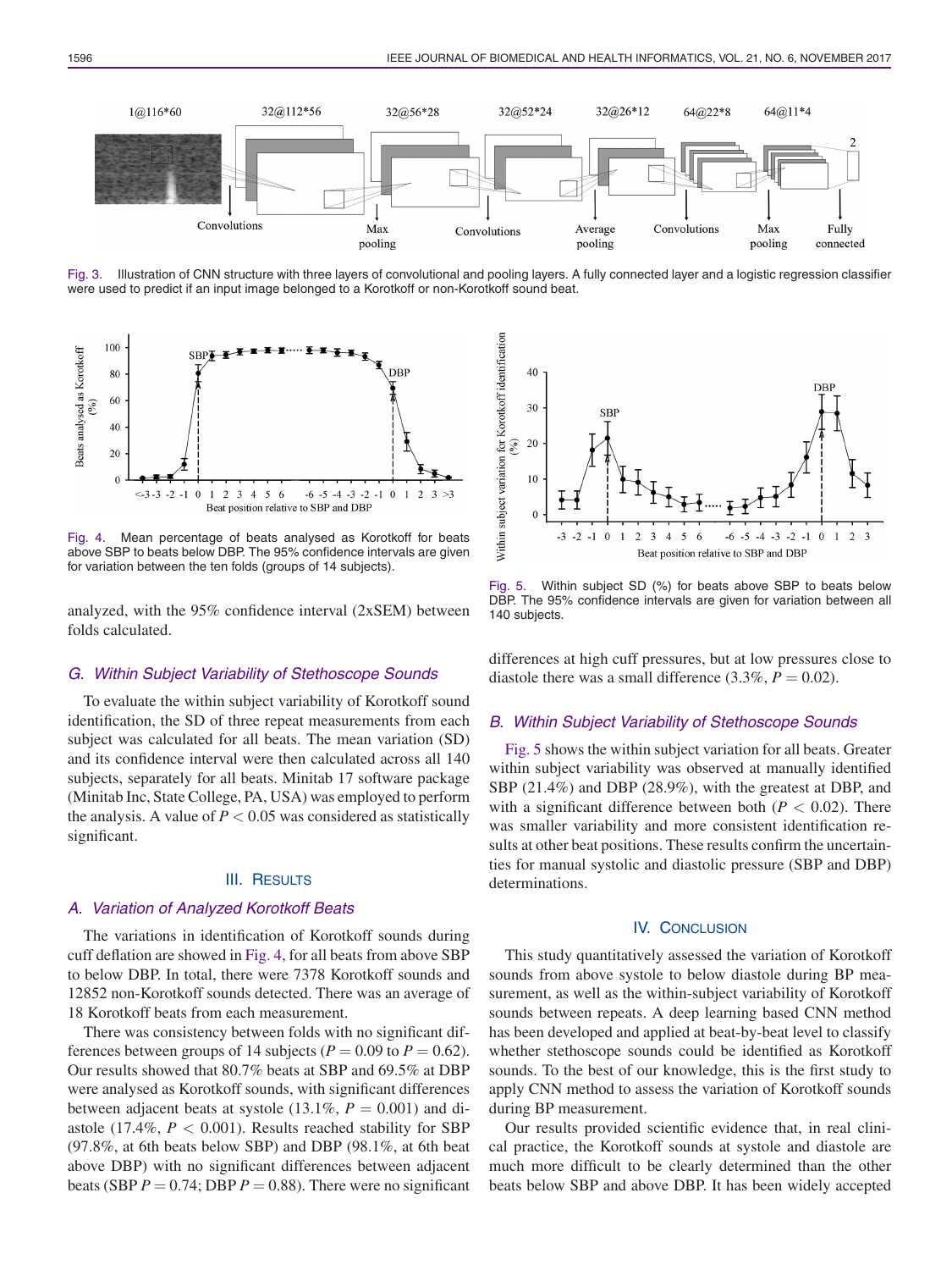

Fig. 6. Waveform example with low quality of Korotkoff sound beats at SBP and DBP. Their amplitudes were much lower than the normal Korotkoff sound beats nearby.

that there are uncertainties for SBP and DBP determinations using manual auscultatory method, and there are differences in BP measurements between operators [15], [16]. These uncertainties are partially caused by the unclear Korotkoff sounds heard by the operator at systole and diastole. During manual auscultatory BP measurement, the first Korotkoff sound heard at SBP correspond to the opening of the artery from collapse with a weak sound. The sound characteristic may not be significantly distinct when compared with the non-Korotkoff sound beats, resulting in relatively low identification accuracy and relatively large within-subject variability. Below SBP, the amplitude of Korotkoff sounds become larger, and their characteristics become reliable, leading to increased identification accuracy. Similarly, when the pressure in the cuff deflates to DBP, the Korotkoff sounds enter phase IV or phase V, and their characteristics become indistinct again, especially at DBP [17]. Therefore, our quantitative results (around 80–85% beats analysed as Korotkoff sounds in comparison with nearly 100% at 5 beats below SBP) agreed with the physiological changes of Korotkoff sounds characteristics during BP measurement. Fig. 6 demonstrates a waveform example for low quality SBP beat and DBP beat respectively. It can be observed from the figure that, compared with the normal Korotkoff sound beats, the amplitude of low quality SBP and DBP beats were much lower.

It has been reported that there was variation in manual BP measurement between repeats, with a SD of 3.7 mmHg in SBP and 3.2 mmHg in DBP [18]. It is also suggested that repeated BP measurements should be made to avoid erroneous diagnosis because of the BP variability [1]. Our study quantified the within-subject variation of Korotkoff sound characteristics at the beat-by-beat level during BP measurement. Greater withinsubject variability was observed at systole (21.4%) and diastole (28.9%), which decreased to nearly 0% at six beats below SBP, demonstrating that the characteristics at SBP and DBP were not consistent between repeat measurements. This can also be caused by the unclear Korotkoff sounds identified at SBP and DBP, leading to indistinct characteristics at these two beats.

Next, when the CNN method was developed in this study to identify Korotkoff sounds, the time-frequency transformation was applied to convert the 1-D stethoscope signals into 2-D time-frequency images. This was to achieve better accuracy in classifying Korotkoff and non-Korotkoff sound beats, because CNN can extract more characteristics from the 2-D time-frequency images than from the 1-D time serial signal. Additionally, the small variation of Korotkoff sounds identification between the 10 folds demonstrated that the CNN-based method has a reliable binary classification ability to identify the Korotkoff sound beats. With these advantages, the CNNbased Korotkoff sound identification could be developed further in a future study to realize a CNN-based BP measurement technique.

One limitation of our study is that, during the segmentation of stethoscope signal, a window of 1s was used to convert the 1-D stethoscope signal into 2-D time-frequency image. With some extreme situations, such as with the patients with very fast heart rate (*>*150 beat/min), one frame could include more than two Korotkoff beats, affecting its identification performance. However, this did not happen in this study since there was no subject with a fast heart rate. In the future, a more advanced signal processing approach needs to be developed to avoid its potential effect with fast heart rates. In addition, the effectiveness of the CNN method on some specific cardiovascular patients, such as patients with ectopic beats and atrial fibrillation, needs to be further investigated to confirm its effectiveness.

In conclusion, this study has demonstrated that Korotkoff sounds can be consistently identified during the period below SBP and above DBP, but that at systole and diastole there can be substantial variations that are associated with high variation in the three repeat measurements in each subject.

## ACKNOWLEDGMENT

Data supporting this publication is openly available under an 'Open Data Commons Open Database License'. Additional metadata are available at: http://dx.doi.org/10.17634/102026-4. Please contact Newcastle Research Data Service at for access instructions.

#### **REFERENCES**

- [1] G. Beevers, G. Y. Lip, and E. O'Brien, "Blood pressure measurement: Part II–conventional sphygmomanometry: Technique of auscultatory blood pressure measurement," *Brit. Med. J.*, vol. 322, no. 7293, pp. 1043–1047, 2001.
- [2] M. Nitzan, "Automatic noninvasive measurement of arterial blood pressure," *IEEE Instrum. Meas. Mag.*, vol. 14, no. 1, pp. 32–37, Feb. 2011.
- [3] E. O'Brien *et al.*, "European society of hypertension recommendations for conventional, ambulatory and home blood pressure measurement," *J. Hypertension*, vol. 21, no. 5, pp. 821–848, 2003.
- [4] E. T. O'Brien and K. O'Malley, "ABC of blood pressure measurement: Technique," *Brit. Med. J.*, vol. 2, no. 6196, pp. 982–984, 1979.
- [5] L. Geddes and A. Moore, "The efficient detection of Korotkoff sounds," *Med. Biol. Eng. Comput.*, vol. 6, no. 6, pp. 603–609, 1968.
- [6] C. F. Babbs, "The origin of Korotkoff sounds and the accuracy of auscultatory blood pressure measurements," *J. Amer. Soc. Hypertension*, vol. 9, no. 12, pp. 935–950, 2015.